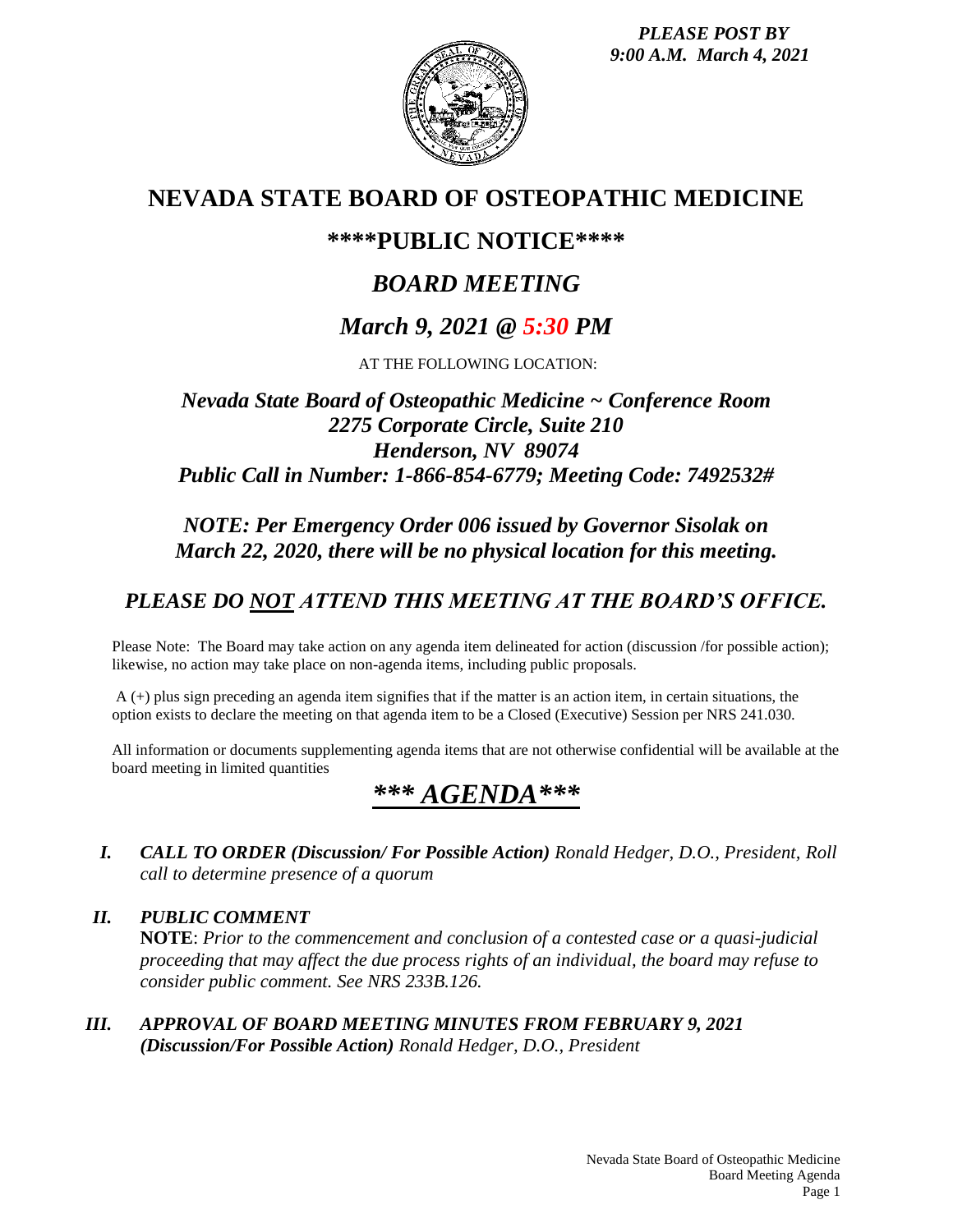## *IV. CONSENT AGENDA TO GRANT LICENSURE FOR OSTEOPATHIC PHYSICIANS AND PHYSICIAN ASSISTANTS (Discussion/ For Possible Action) Ronald Hedger, D.O., President*

*Under this item the Board may consider the recommendations of the Executive Director and/or President/Vice President to grant licensure to the below listed applicants. The Board may remove any applicant's name from the consent motion, but may not discuss the contents of the application for licensure without the applicant present following proper notice pursuant to the open meeting law.*

### **Osteopathic Physician Name Specialty**

*Chirag Amin, D.O. Anesthesiology Yatin Dhir, D.O. Family Medicine Rahul Farwaha, D.O. Internal Medicine Chaminda Fernando, D.O. Internal Medicine Sarel Iskender, D.O. Internal Medicine Mona Karimpour, D.O. Psychiatry Daniel Krauchuk, D.O. Pain Management Bonnie Lo, D.O. Internal Medicine Phillip Oberg, D.O. Internal Medicine Charleen Pham, D.O. Internal Medicine Nervik Roy, D.O. Internal Medicine Julie Marie Timple, D.O. Internal Medicine Michael Wilson, D.O. Anesthesiology Daphne Wong, D.O. Internal Medicine Jennifer Wong, D.O. Obstetrics/Gynecology*

*Rodney Briggs, PA-C Joseph Jeppson, D.O. Tuan Khuu, PA-C Craig Hunter, D.O. Wardon Ojedapo, PA-C Quang Nguyen, D.O. Jordan Williams, PA-C Caitlin White, D.O.*

## *Physician Assistant Supervising Physician*

- *V. +CONSIDERATION OF APPLICATION FOR FULL LICENSURE FOR OSTEOPATHIC PHYSICIAN Dennis Concoby, D.O., with potential telephone appearance by Dr. Concoby, (Discussion/For Possible Action/Board may go into closed*  **session** *pursuant to NRS 241.030 to move to a closed session because the discussion will have to do with this applicant's character, alleged misconduct, professional competence, or similar items). Ronald Hedger, D.O., President*
- *VI. +CONSIDERATION/APPROVAL OF SETTLEMENT AGREEMENT AND ORDER REGARDING DAVID ADAMS, D.O., (Discussion/For Possible Action) Board may go into closed* session *pursuant to NRS 241.030 to move to a closed session because the discussion will have to do with this applicant's character, alleged misconduct, professional competence, or similar items). Ronald Hedger, D.O., President*
- *VII. +CONSIDERATION/APPROVAL OF SETTLEMENT AGREEMENT AND ORDER REGARDING KAVEH KASHANI, D.O., (Discussion/For Possible Action) Board may go into closed* session *pursuant to NRS 241.030 to move to a closed session because the discussion will have to do with this applicant's character, alleged misconduct, professional competence, or similar items). Ronald Hedger, D.O., President*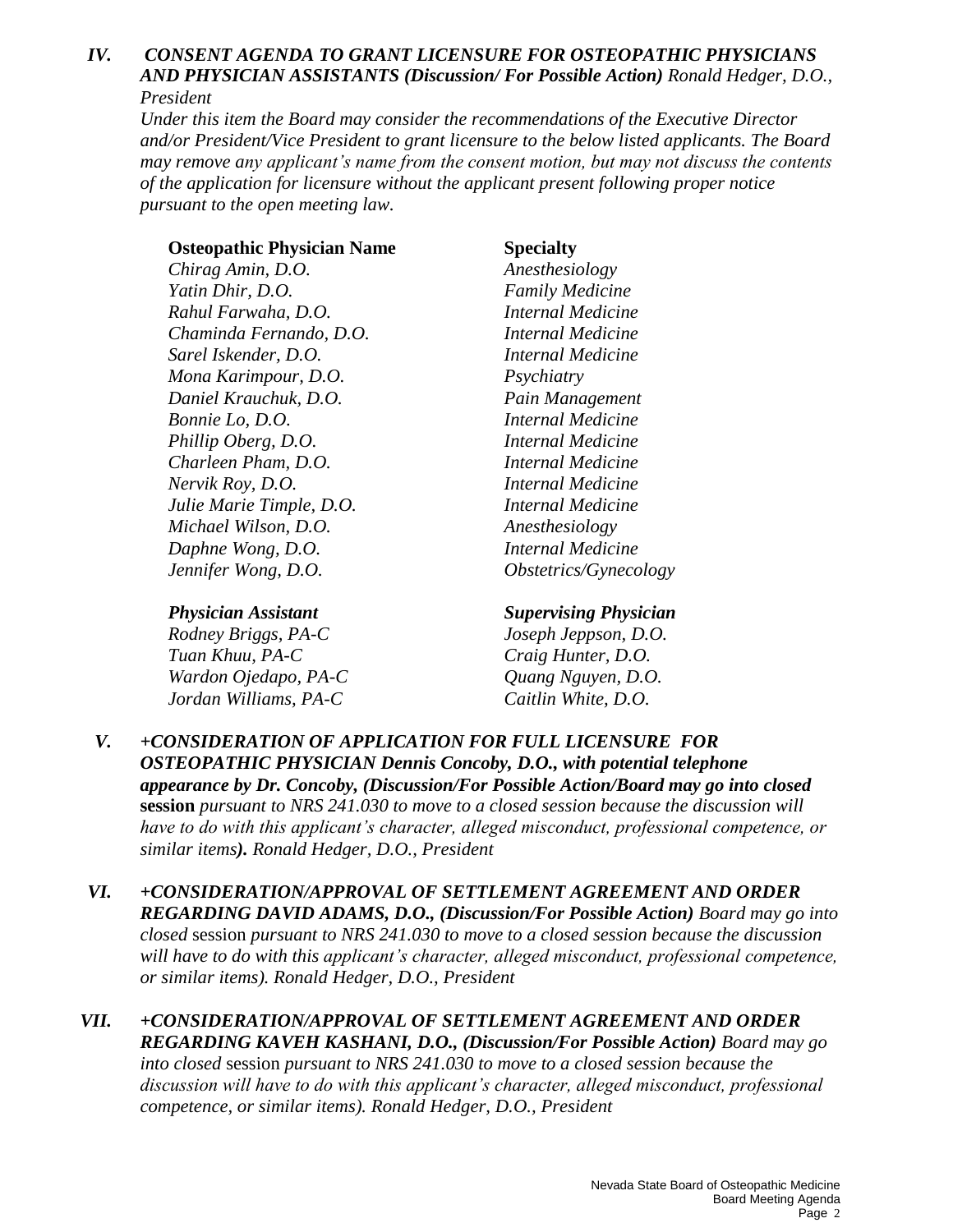- *VIII. ELECTIONS OF BOARD OFFICERS, Conducted in March in odd years (Discussion/For Possible Action) Ronald Hedger, D.O., President*
	- *IX. CONSIDERATION/ACTION REGARDING PHYSICIAN ASSISTANT PARTICIPATION IN BOARD MEETINGS, (Discussion/For Possible Action) Ronald Hedger, D.O., President*
	- *X. CONSIDERATION/ACTION OF LEGISLATIVE BILLS, (Discussion/For Possible Action) Ronald Hedger, D.O., President*
- *XI. EXECUTIVE DIRECTOR'S REPORT a. Financial Statements*
	- *b. Licensing*
- *XII. LEGAL REPORT (Discussion/For Possible Action) by Louis Ling, Board Counsel and/or Justin Taruc, Deputy Attorney General*
- *XIII. LEGISLATIVE UPDATE (Discussion/For Possible Action) by Susan Fisher, Board Government Affairs/Lobbyist*.
- *XIV. ITEMS FOR FUTURE DISCUSSION/ACTION/UPCOMING AGENDA*
- *XV. PRESIDENT'S REPORT on Board Business, Ronald Hedger, D.O., President*
- *XVI. PUBLIC COMMENT*

*Prior to the commencement and conclusion of a contested case or a quasi-judicial proceeding that may affect the due process rights of an individual, the board may refuse to consider public comment. See NRS 233B.126.*

*Under the public comment item, members of the public may bring matters not appearing on this agenda to the attention of the Board. The Board may discuss but may not act on the matters at this meeting. A citizen may speak on a matter not on the posted Agenda after all matters listed on the posted Agenda have been acted upon by the Board, but only after receiving recognition and consent of the Chairman of the Board. If the Board desires, the matters may be placed on a future agenda for action.*

*In consideration of others, please avoid repetition and limit your public comments to no more than five (5) minutes. The Board may also allow public comment on specific agenda items as they are called, as well as during the Public Comment portion of the Board meeting.* 

*Pursuant to NRS 241.020 (6), please take notice: (1) Items on the agenda may be taken out of order; (2) Two or more agenda items may be combined for consideration; and (3) At any time, items on the agenda may be removed from the agenda or discussion of the items may be delayed.*

### **Per Emergency Order 006 issued by Governor Sisolak on March 22, 2020, Board Agendas are only posted at the following locations:**

*Office of the Nevada State Board of Osteopathic Medicine-Henderson Clark County Library, 1401 E. Flamingo Rd., Las Vegas, NV 89119 Nevada Public Notices Website-* [www.notice.nv.gov](http://www.notice.nv.gov/)

*Board Meeting Agendas and Minutes are posted on our website at:* **[www.bom.nv.gov](http://www.bom.nv.gov/)**